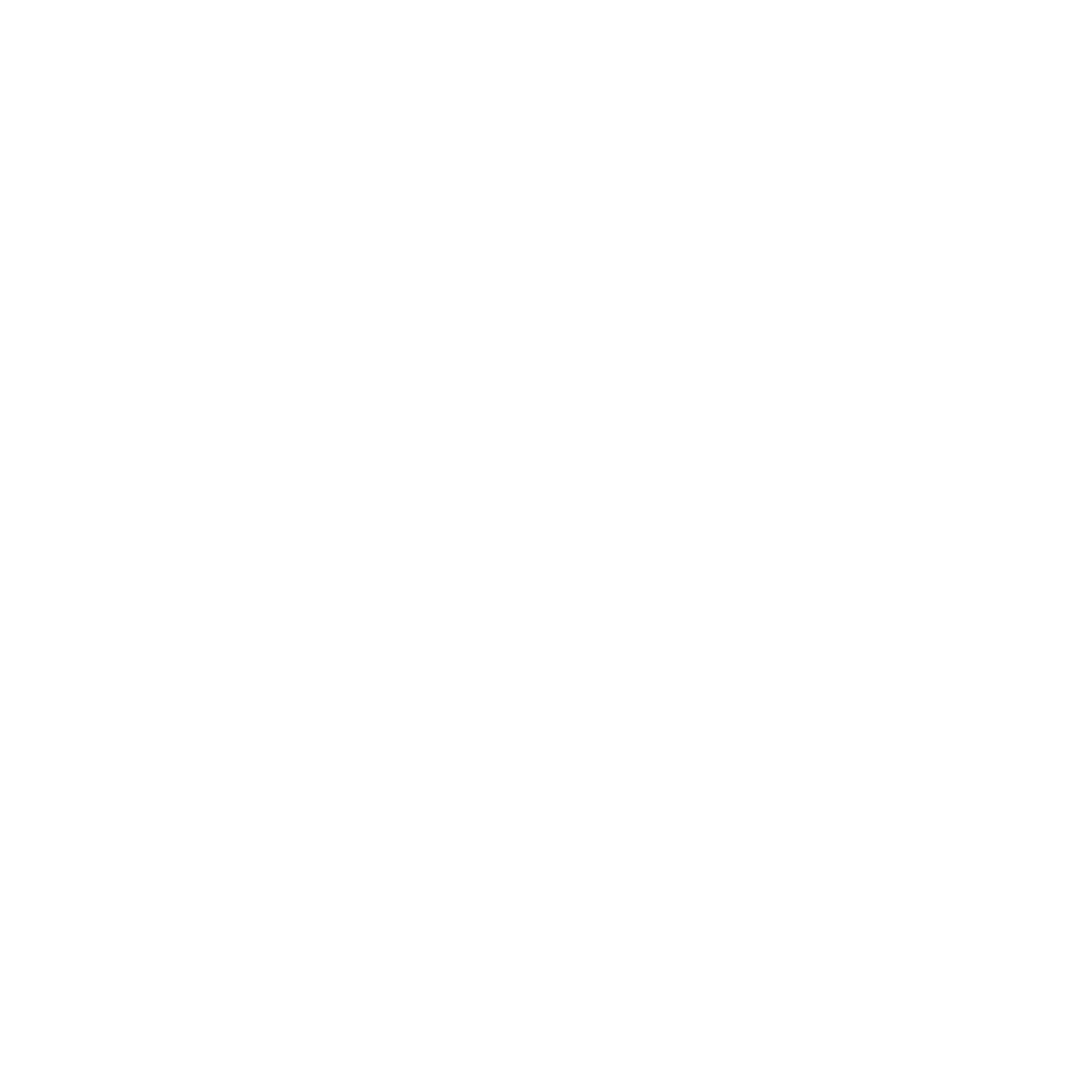The F-22 Raptor isn't a novelty anymore. It's in squadron service, pulling duty around the world.

# **The Raptor in the Real World The Raptor in the Real World**

By John A. Tirpak, Executive Editor

**n** little more than a year, the Air Force has transformed its newly operational F-22 into something **n** little more than a year, the Air<br>Force has transformed its newly<br>operational F-22 into something<br>remarkable—a weapon of true intimidation. The Raptor has proved itself time and time again in USAF's toughest wargames. In live exercises, it has trounced the best "opponents" USAF can muster. It hits them at unprecedented speeds and altitudes—and with impunity.

The F-22 does this while in the hands of operators—not test pilots, but rank and

file fighter pilots. They consider it to be nearly as reliable as mature F-15 and F-16 fighters. Moreover, the Raptor has shown capabilities that may vastly amplify the power of the rest of the force.

In short, the F-22 is delivering on even the most ambitious claims made for it.

The 1st Fighter Wing, located at Langley AFB, Va., now operates two 20-fighter F-22 squadrons. The 27th FS, which in December 2005 became the first operational unit, is today pulling real-world alert as part of an Air and Space Expeditionary Force (AEF) deployment to Kadena AB, Japan. The 27th's sister squadron, the 94th FS, is at Red Flag exercises in Nevada this month, marking the Raptor's operational debut in that wargame.

In May, the 94th will also deploy on an AEF rotation. Its destination has not been announced. A third F-22 squadron, to be based in Alaska, is now taking shape.

Lt. Col. Wade Tolliver, 27th FS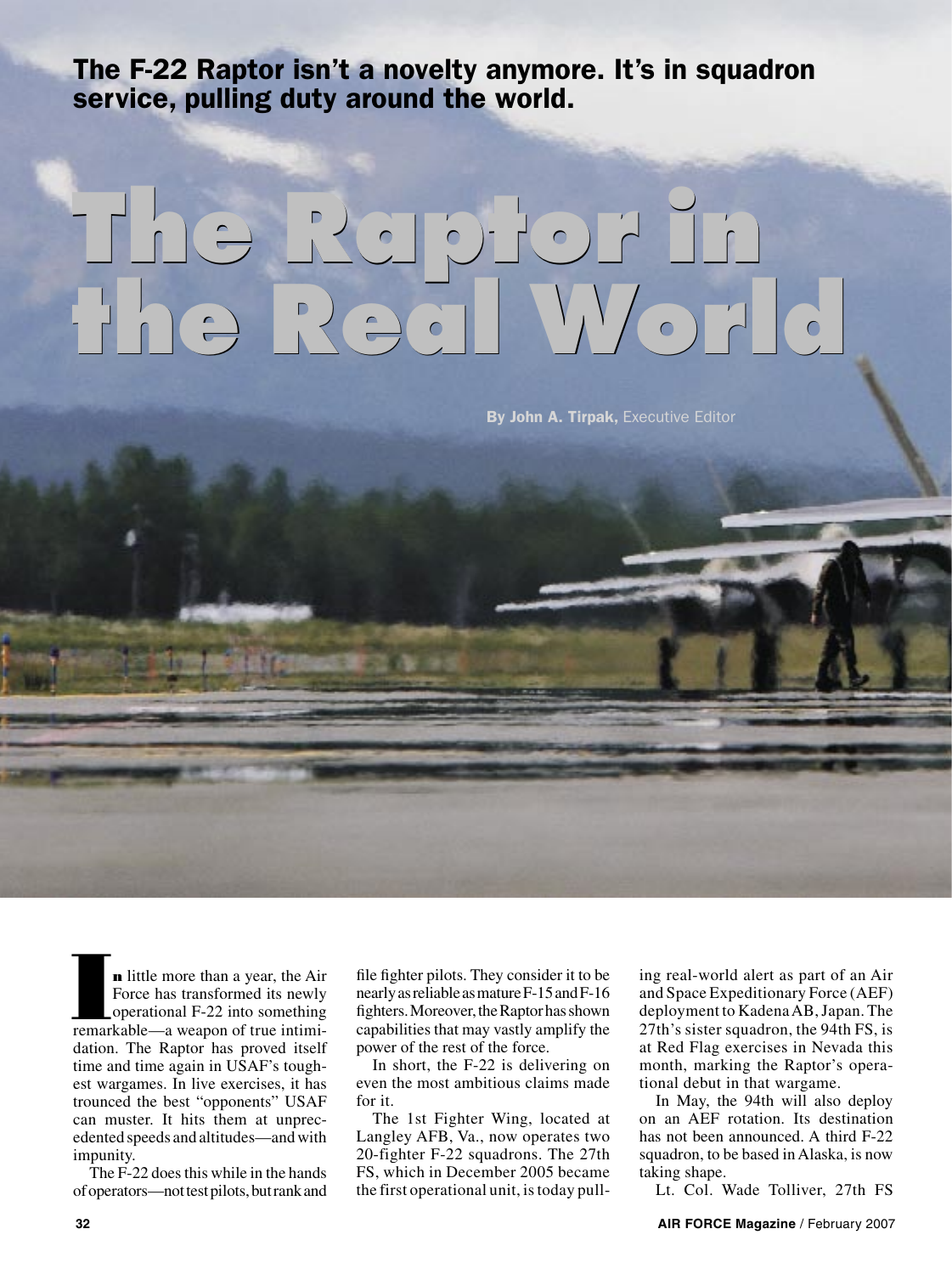**F-22s line up on the flight line at Elmendorf AFB, Alaska, in preparation for Northern Edge, the Raptor's first major exercise.** 

commander, said his unit has been working toward the Kadena deployment for about two years.

"We worked hard to bring this jet to initial operational capability," Tolliver said in an interview in his Langley office, "and, when we accomplished that in December '05, the celebration was great, but the next day, we got everybody in the squadron [together, to] make sure they understand the focus: what's next. Well, AEF 5 and 6 [has] ... been our focus ever since."

# **Big Contribution**

He added that, "AEFs aside, we're sitting here at Langley with two squadrons the COCOMs [combatant commanders] can call on right now, anywhere in the world." In any conflict in which the US is engaged, said Tolliver, the F-22 can make a big contribution.

"The jet's performing very well for where it is at this stage—probably better than any other fighter that we've brought on line," he said. It all adds up

to "a significantly increased combat capability" compared to what the F-22 had when IOC was declared.

The F-22 has had a busy year, prompted in part by circumstance: Last summer, Langley's runways had to be closed for major repair, obliging all flying units at the base to relocate for two months. The 1st Fighter Wing dispatched its F-22s to multiple locations, where it could demonstrate or confirm new capabilities.

A dozen F-22s, flown by a cadre of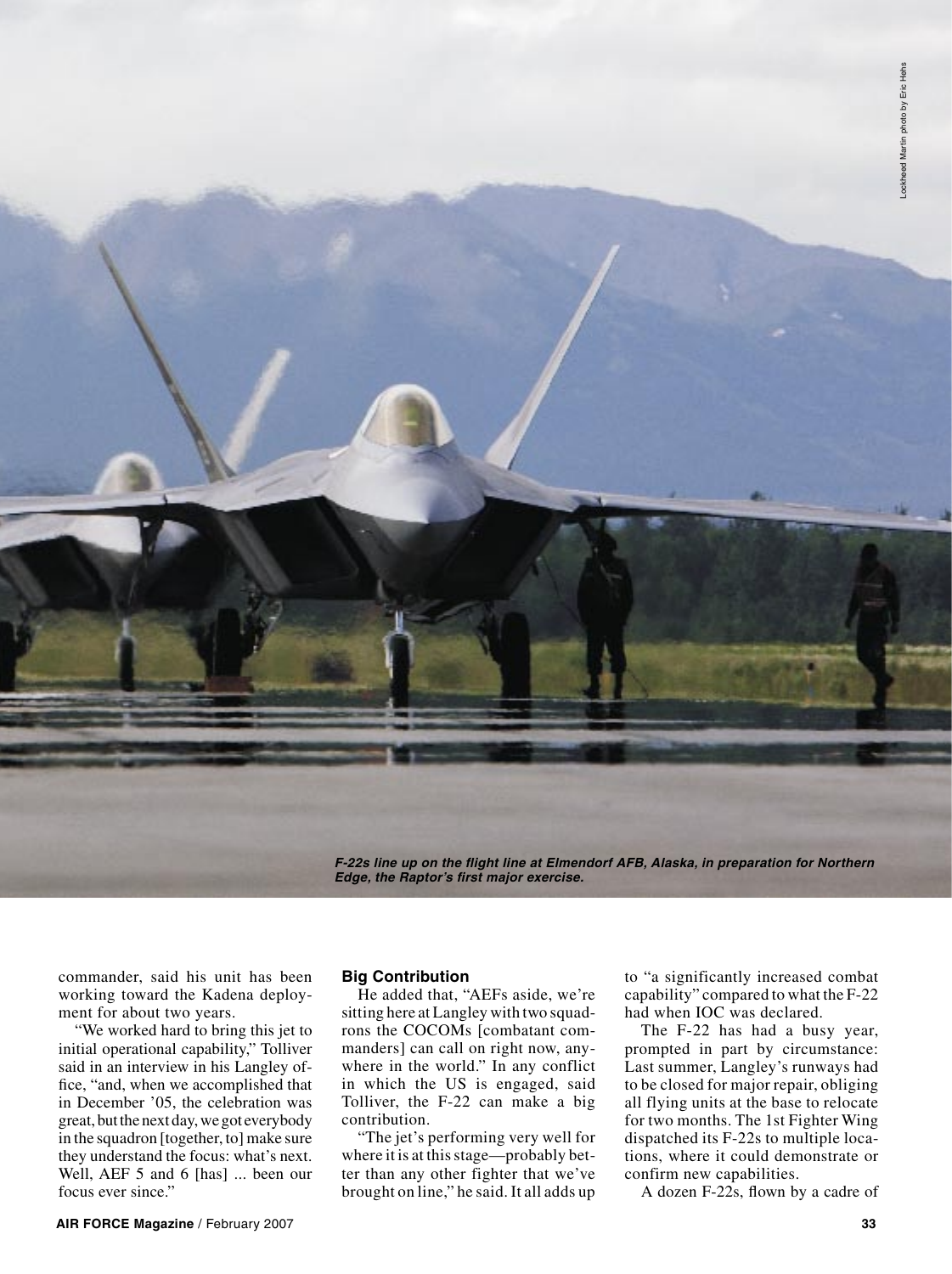

**Two F-22s fly over Langley AFB, Va., in fall 2005. Langley's 1st FW now operates two squadrons of Raptors, each with 20 aircraft.**

handpicked pilots and kept in shape by the 27th's best maintainers, went to Northern Edge, a two-week jointforce wargame in Alaska. Participants included 5,000 troops in Army ground units, Marine Corps ground units, Navy Aegis cruisers and aircraft, and Air Force aircraft ranging from fighters and search and rescue helicopters to E-3 Airborne Warning and Control System aircraft.

Col. Thomas Bergeson, the 1st Operations Group commander, said it was the largest exercise for him in 20 or so years. In one Northern Edge engagement, USAF and its sister services put more than 40 fighters in the air at once, as well as E-2C Hawkeye and E-3 AWACS aircraft.

To confront the F-22-led "Blue Air" collection, the joint force mustered its best "Red Air" threat—front-line F-15s, F-16s, and Navy F/A-18 Super Hornets. The F-22's team blitzed the opposition with a favorable 241-to-two kill ratio. What's more, the two lost aircraft were F-15Cs, not F-22s. The Raptors came through the engagements untouched.

In Red Flags, Bergeson said, "you have a great day if you lose only 10 percent of your forces." The massively lopsided victory for the stealthy F-22 led force was unprecedented.

"They [the Red Air adversaries] couldn't see us," Tolliver said. This was true even when the opponents were assisted by AWACS. "And that's what makes the F-22 special," Tolliver went on. "I'm out there and I have

weapons like an F-15C or an F-16, but ... I'm basically invisible to the other guy's radar."

The 241-to-two record was amassed over two weeks of air engagements. Tolliver noted that, in such battles, Red Air units were allowed to regenerate and return to the fight, but lost Blue forces could not. Even with such handicaps, in the largest single engagement, F-22-led forces claimed 83 enemies to one loss, after facing down an opposing force that had generated or regenerated 103 adversary fighters.

And what about the two losses?

"If you see numbers where you never have a loss, I don't think you're training to your full ability," Tolliver said. "If you don't, at some point, have that simulated loss, we're not going to push ourselves to be as capable as we are."

Lt. Col. Dirk Smith, commander of the 94th FS, said that these aircraft losses stemmed from the aggressiveness of pilots, which was a good thing.

"They wanted to fly to the merge, they wanted to show" what such a fighter package can do "when you're highly outnumbered." Such exercises are "the perfect place to learn that kind of lesson ... so that, when it comes to real bullets flying, they've learned that."

# **"No Problem"**

Although the Air Force would prefer that F-22 pilots destroy their targets at long range, there's no penalty if pilots get close enough to use heat-seeking missiles or guns.

Bergeson said he and a captain, flying F-22s, engaged six F-16s at close range, but it was "no problem." "We have a lot of capability in the close-in regime," noted Smith.

Red Air forces in Northern Edge posed a threat stiffer than what realworld enemies might generate, Tolliver added. "These are some of the best pilots in the world flying the best machines in the world," he said, "so



**Lt. Col. Dirk Smith, commander of the 94th Fighter Squadron at Langley, speaks with reporters after delivering the unit's first F-22 in March 2006.**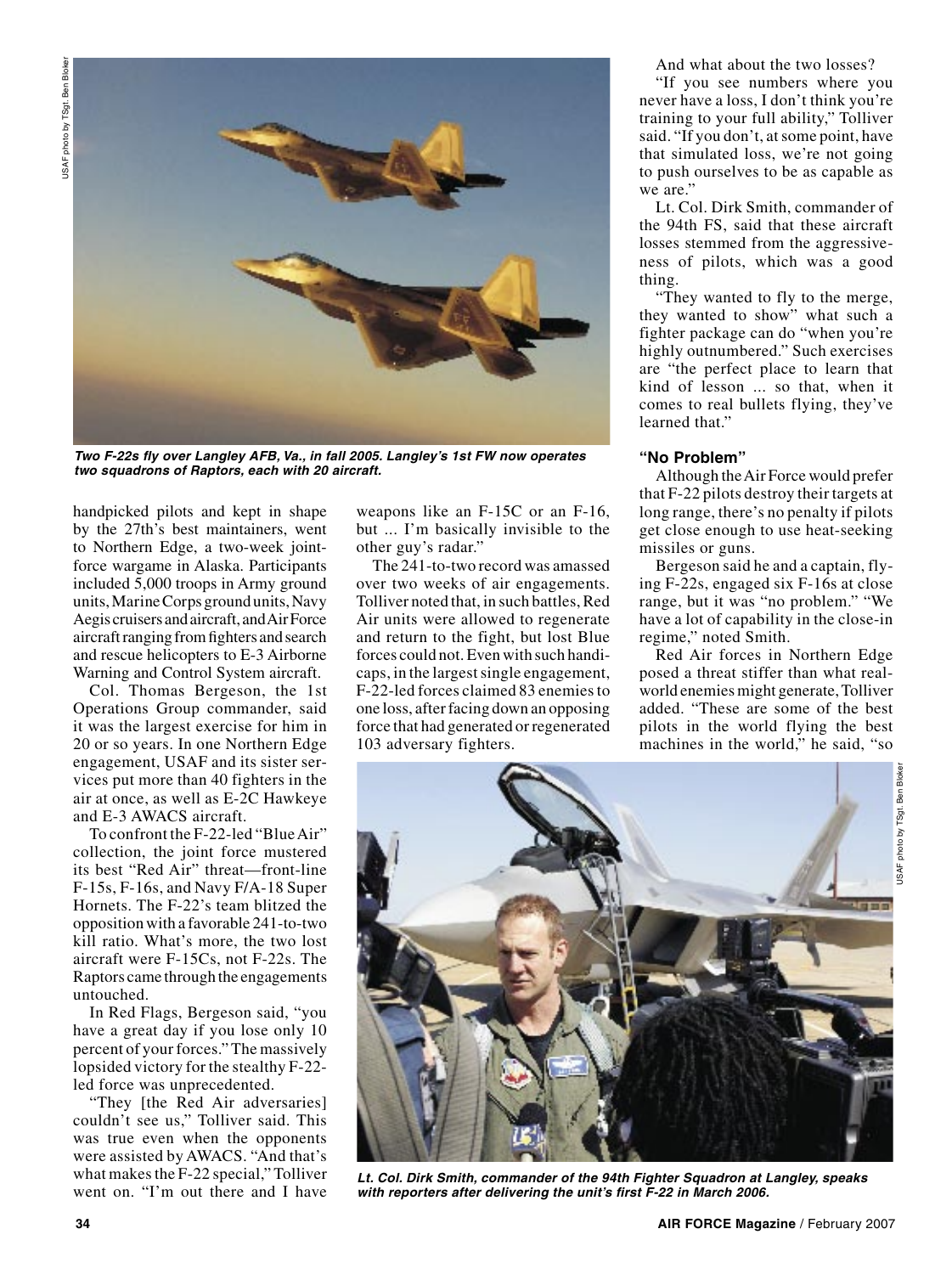

**During Northern Edge, Raptors from Langley dropped 26 inert JDAMS, such as the ones seen here. All scored direct hits.** 

we're fighting a pretty lethal threat out there."

The exercise called for alternating airto-air and ground-attack engagements. The F-22s dropped 26 inert 1,000-pound Joint Direct Attack Munitions, responding to close air support requests from ground troops. It was the first time Raptors had coordinated with ground-based joint tactical air controllers, and "every one of those [targets they designated] was a hit," Tolliver said. For some of the Raptor pilots, it was the first time they'd released real ordnance from the F-22.

Tolliver cautioned, "We're not an A-10; we're not an F-16. We don't do close support like that, but we do carry two 1,000-pound JDAMs, and we can support that ground troop, and that's ... what we proved." He noted that in the future, the F-22 will be rigged to carry up to eight 250-pound Small Diameter Bombs, so USAF's F-22 fleet is going to increase its groundattack power.

Tolliver noted another eye-opening aspect of the exercise.

Even after using up all eight of their air-to-air missiles, he said, the F-22s did not have to leave the fight. The Raptors, protected by their stealthiness, could fly far ahead of the rest of their force, using their powerful onboard sensors to fill in the gaps where AWACS could not see, such as behind mountains. Raptor pilots could talk their non-Raptor colleagues into the vicinity of enemies no one else could spot. The F-22s were acting, in effect, as forward air controllers.

"Being airborne, with our sensors,

... basically increased the combat capability of every single asset that was sitting out there, including the AWACS, including the EA-6Bs," said Tolliver.

### **Advantage Raptor**

The F-22's futuristic avionics suite, Tolliver said, allows the Raptor pilot to see all air and ground threats in a single picture, "without my having to build it mentally in my mind." It is "an amazing advantage for a fighter pilot," he asserted.

Overall, Tolliver went on, the exercise was "a great opportunity to work with all those assets and find out what the Raptor really does bring to the fight."

Air Force Secretary Michael W. Wynne has said that he wants all friendly platforms in an area to be able to see what an F-22 sees with its systems. At present, this kind of "common air picture" is not attainable because existing systems cannot transmit F-22 displays to other aircraft. Pilots must communicate by voice. Several F-22s, however, can share the same situation display. Data links that will allow the transmission of more information to other aircraft is one of the planned improvements for the program.

Though the F-22's Northern Edge combat victory was impressive, the Raptor reliability story may have been the bigger news. Of the 105 sorties assigned to the Raptor, it flew 102. That signifies an astounding 97 percent mission effective rate, Tolliver noted. He pointed out that it was an unprecedented achievement for any brand-new fighter.

"In all the things we did at Northern Edge, I think that ... is the biggest success story," said Tolliver. "We proved ... that this jet can go on the road, away from its [support] structure here at Langley, ... and be able to generate those kinds of sorties [outside the continental US], and make it happen with that kind of effectiveness. We proved we can be an immediate contributor to the fight."

The 27th took with it about 170 short tons of cargo, somewhat more than would be needed for an F-15 squadron. When it has been flown for about 100,000 hours, the F-22 will have achieved what is considered "maturity" and will require less baggage on a deployment. Maturity is still about five or six years away.

"We're still kind of learning which parts fail, for the supply chain," Tolliver said. In future deployments, it won't be necessary to take as many spares since the unit will have an ever-better handle on what it needs to take—and what it really doesn't.

While the 27th was fighting the massed Red Air battles in Alaska, the 94th FS, commanded by Smith, flew to Hill AFB, Utah, for a different kind of action. Smith took 16 airplanes along, which was all of the 94th's airplanes as well as a few from the 27th that didn't go to Northern Edge. His force grew to 20 airplanes over the summer, as four more Raptors arrived from the Lockheed Martin plant in Marietta, Ga.

At the Utah Test and Training Range, the 94th's F-22 fighters dropped 40 JDAMs while in supersonic flight. It was further validation of a capability that had been demonstrated in testing just once, with one bomb. It was also the first supersonic weapons delivery by an operational unit.

Just before the F-22s arrived, the test community cleared the Raptor for release of JDAMs at Mach 1.5, from an altitude of 50,000 feet. At that altitude and speed, Smith said, "we're dropping on coordinates from quite a long ways away." The rounds were inert, but were released in a variety of ways so as to further "validate the weapons employment zone" for the F-22's main ground-attack weapon.

# **On Target**

"They were all direct hits," Smith said. The JDAMs do not need to be altered for supersonic delivery.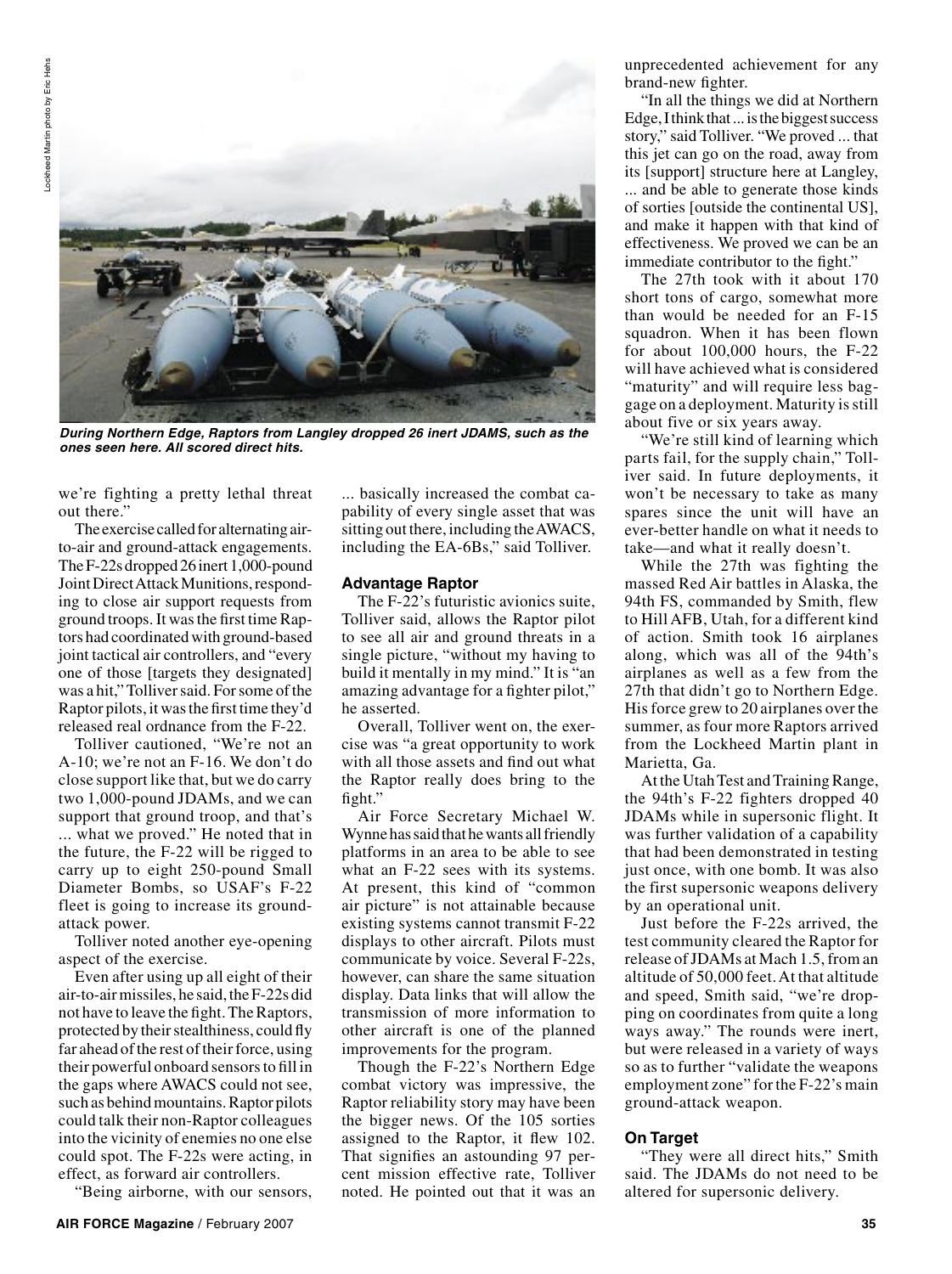Smith noted that his group included the least-experienced F-22 pilots and maintainers, many of whom were getting on-the-job training. "I was just completely blown away by how these brand-new [people] figured out how to get the job done," Smith said.

During the time at Hill, without the F-22's regular support facilities, the maintainers turned in a utilization rate of 17.9 sorties per aircraft, per month, compared to about 20 for the F-15C, which is a mature system.

Smith said it was worth noting that the F-22 is no longer a pampered machine that has experts standing around to take care of the slightest glitch. "Here it comes, out of the factory, and you give it to a 26-year-old pilot and 20- to 22-year-old crew chief, and they figure it out ... and figure it out fast."

While at Hill, the 94th FS sent some airplanes to Mountain Home AFB, Idaho, to demonstrate the F-22's ability to deploy to an away base, recover at yet a third base, operate from there as a transient, and come back to the deployment base.

From Hill, the F-22s flew down to Tyndall AFB, Fla., where the 94th demonstrated live shots with real AIM-120C radar-guided and AIM-9 heat-seeking missiles, marking yet another first—that of an operational F-22 shooting real missiles and killing real aircraft.

Not many drones "died" in the Weapon System Evaluation Program piece of the road trip, because the weapons test organization has a limited budget for missiles and drones alike. Weather

claims some sorties, as do required functions such as clearing the ocean test range of fishing boats. Drones may have mechanical problems. Other tests may take precedence.

"About 94 major and minor miracles" all have to happen to conduct a live missile shot, Smith noted.

Some shots were fired at the very edge of the employment envelope in hopes that the missile would score a "lethal miss," allowing the drone to survive and live to "fight" another day. Three AIM-120C-5 AMRAAMs and 13 AIM-9M Sidewinders were fired, because that's what the test budget would allow.

Why is shooting a live missile such a big deal?

Smith said the missile launches help pilots to know what a real missile launch will look, sound, and feel like, so they will know when it looks right and when it doesn't.

# **Practice It First**

"When I push the pickle button, it takes about a second, time slows down, it seems like it takes an eternity, and you hear a clunk, and you hear a big roar, and you see a big fireball and a smoke trail, and then all of a sudden, it's gone," Smith said of the experience. "And what does it look like if it's guiding right? And what's it look like if it's not guiding right and you need to shoot another one?" The first time a pilot experiences this should not be in combat, he added.

Likewise, the experiences of the ground crews in handling, loading, and





**Two aircraft maintainers from the 27th Fighter Squadron at Langley leave the flight line after checking out the F-22s.**

wiring up real missiles that are going to be fired is different than working with training shapes or inert rounds.

Also at Tyndall, the 94th's pilots got a chance to use the F-22's internal gun—another operational first—by firing at a target dragged by a Learjet.

Northern Edge, the supersonic drops, and the missile firings: all were part of the workup to get the 27th and 94th ready for their AEF deployments, Tolliver said. Most AEF units get to go to a Red Flag as part of their workup; Northern Edge counted as the 27th's Red Flag equivalent.

Maintenance continues to improve on the F-22 as experience is accumulated with the airplane. Col. Dain West, chief of F-22 maintenance at the 1st Fighter Wing, noted that, as good as things are now, they will improve, as "the book" on the airplane is written.

He doesn't have "a whole lot of well-seasoned mid- and senior-level NCOs that have been working on the plane forever," and those who are there don't have the benefit of years of tech orders that describe how best to diagnose and repair problems.

"We're writing the book. And while you're writing the book, you're also trying to train new guys, with a book that's continuing to be updated." The "book" will also form the basis of an Air Education and Training Command curriculum in F-22 maintenance, to be ready by 2008.

The F-22 is helping to make that go faster, however, with the most advanced self-diagnostic system ever fielded. The airplane will tell the maintainer about any anomalies during a flight, so he can check them out as soon as it lands. Frequent updates, in which contractors update the software to reduce the number of false alarms, help streamline the work even more.

West said there has been strong teamwork between the Air Force and its contractors on the F-22, what Smith called "the blue shirts and the polo shirts.'

He also said that mission capable rates, a common measure of how well aircraft are performing mechanically, are hovering at "about 70 to 75 percent," which is "just below" the Air Force-desired 75 to 78 percent.

#### **Fewer Fighters**

About the only thing holding back the F-22 program at this point is the planned inventory. The Air Force was compelled to accept a fleet of 183 Raptors as